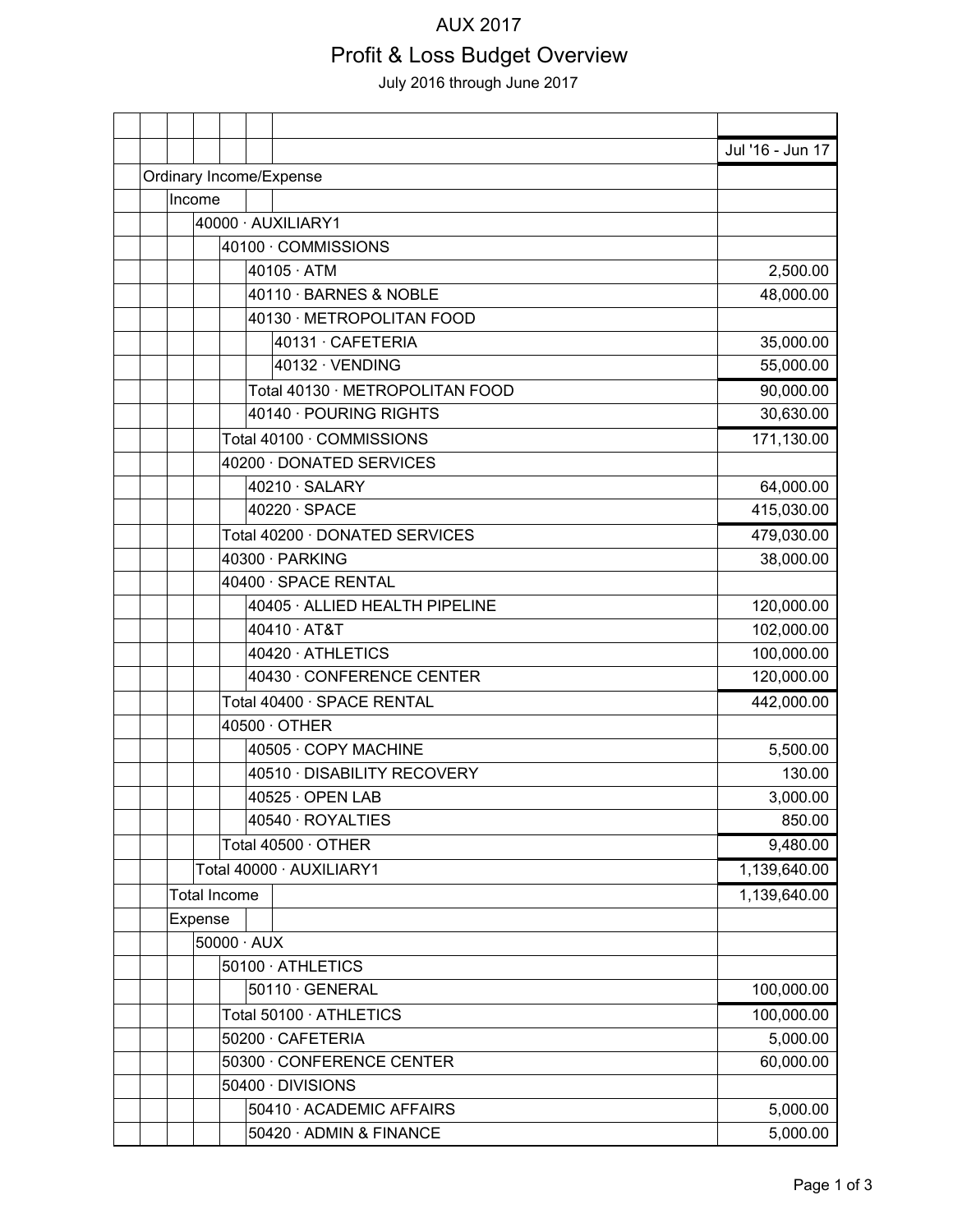#### AUX 2017

# Profit & Loss Budget Overview

July 2016 through June 2017

|  |                     |                              |                                    |                                | Jul '16 - Jun 17 |  |  |  |
|--|---------------------|------------------------------|------------------------------------|--------------------------------|------------------|--|--|--|
|  |                     |                              |                                    | $50440 \cdot SDEM$             | 5,000.00         |  |  |  |
|  |                     |                              |                                    | Total 50400 · DIVISIONS        | 15,000.00        |  |  |  |
|  |                     |                              | 50500 · DONATED SERVICES           |                                |                  |  |  |  |
|  |                     |                              | $50510 \cdot \text{SALARY}$        | 64,000.00                      |                  |  |  |  |
|  |                     |                              |                                    | $50520 \cdot SPACE$            | 415,030.00       |  |  |  |
|  |                     |                              | Total 50500 · DONATED SERVICES     | 479,030.00                     |                  |  |  |  |
|  |                     |                              | $50600 \cdot$ OTHER                |                                |                  |  |  |  |
|  |                     |                              | 50610 · 50TH ANNIVERSARY           | 40,000.00                      |                  |  |  |  |
|  |                     |                              |                                    | 50620 · HMBI                   |                  |  |  |  |
|  |                     |                              |                                    | 50621 · PAYROLL                | 9,277.00         |  |  |  |
|  |                     |                              |                                    | 50620 · HMBI - Other           | 5,000.00         |  |  |  |
|  |                     |                              |                                    | Total 50620 · HMBI             | 14,277.00        |  |  |  |
|  |                     | Total 50600 · OTHER          | 54,277.00                          |                                |                  |  |  |  |
|  |                     | 50700 · MANAGEMENT & GENERAL |                                    |                                |                  |  |  |  |
|  |                     |                              |                                    | 50710 · GENERAL & ADMIN        |                  |  |  |  |
|  |                     |                              |                                    | 50711 · AUDIT                  | 11,000.00        |  |  |  |
|  |                     |                              |                                    | 50712 · DIRECTORS INSURANCE    | 7,800.00         |  |  |  |
|  |                     |                              |                                    | $50714 \cdot$ LEGAL            | 3,700.00         |  |  |  |
|  |                     |                              |                                    | Total 50710 · GENERAL & ADMIN  | 22,500.00        |  |  |  |
|  |                     |                              |                                    | 50720 · INSTITUTIONAL SUPPORT  | 40,000.00        |  |  |  |
|  |                     |                              |                                    | 50730 · MANAGEMENT             | 95,000.00        |  |  |  |
|  |                     |                              | Total 50700 · MANAGEMENT & GENERAL | 157,500.00<br>15,000.00        |                  |  |  |  |
|  |                     |                              | 50800 · PARKING                    |                                |                  |  |  |  |
|  |                     |                              | Total 50000 · AUX                  |                                |                  |  |  |  |
|  |                     | <b>Total Expense</b>         | 885,807.00                         |                                |                  |  |  |  |
|  | Net Ordinary Income | 253,833.00                   |                                    |                                |                  |  |  |  |
|  |                     | Other Income/Expense         |                                    |                                |                  |  |  |  |
|  |                     | Other Income                 |                                    |                                |                  |  |  |  |
|  |                     |                              |                                    | 60000 · NON OPERATING          | 15,000.00        |  |  |  |
|  |                     |                              | 61000 · ALUMNI                     |                                |                  |  |  |  |
|  |                     |                              | Total 60000 · NON OPERATING        |                                |                  |  |  |  |
|  |                     | <b>Total Other Income</b>    |                                    |                                | 15,000.00        |  |  |  |
|  |                     | Other Expense                |                                    |                                |                  |  |  |  |
|  |                     |                              | 70000 · NON-OPERATING EXPENSE      |                                |                  |  |  |  |
|  |                     |                              | 71000 · ALUMNI                     |                                |                  |  |  |  |
|  |                     |                              | 73000 · COLLEGE SPONSORED          | 10,000.00<br>16,750.00         |                  |  |  |  |
|  |                     |                              | 76000 · HEO                        |                                |                  |  |  |  |
|  |                     | 78000 · SPECIAL EVENTS       |                                    |                                |                  |  |  |  |
|  |                     |                              |                                    | 78100 · HONORS CONVOCATION     | 5,000.00         |  |  |  |
|  |                     |                              |                                    | 78000 · SPECIAL EVENTS - Other | 10,000.00        |  |  |  |